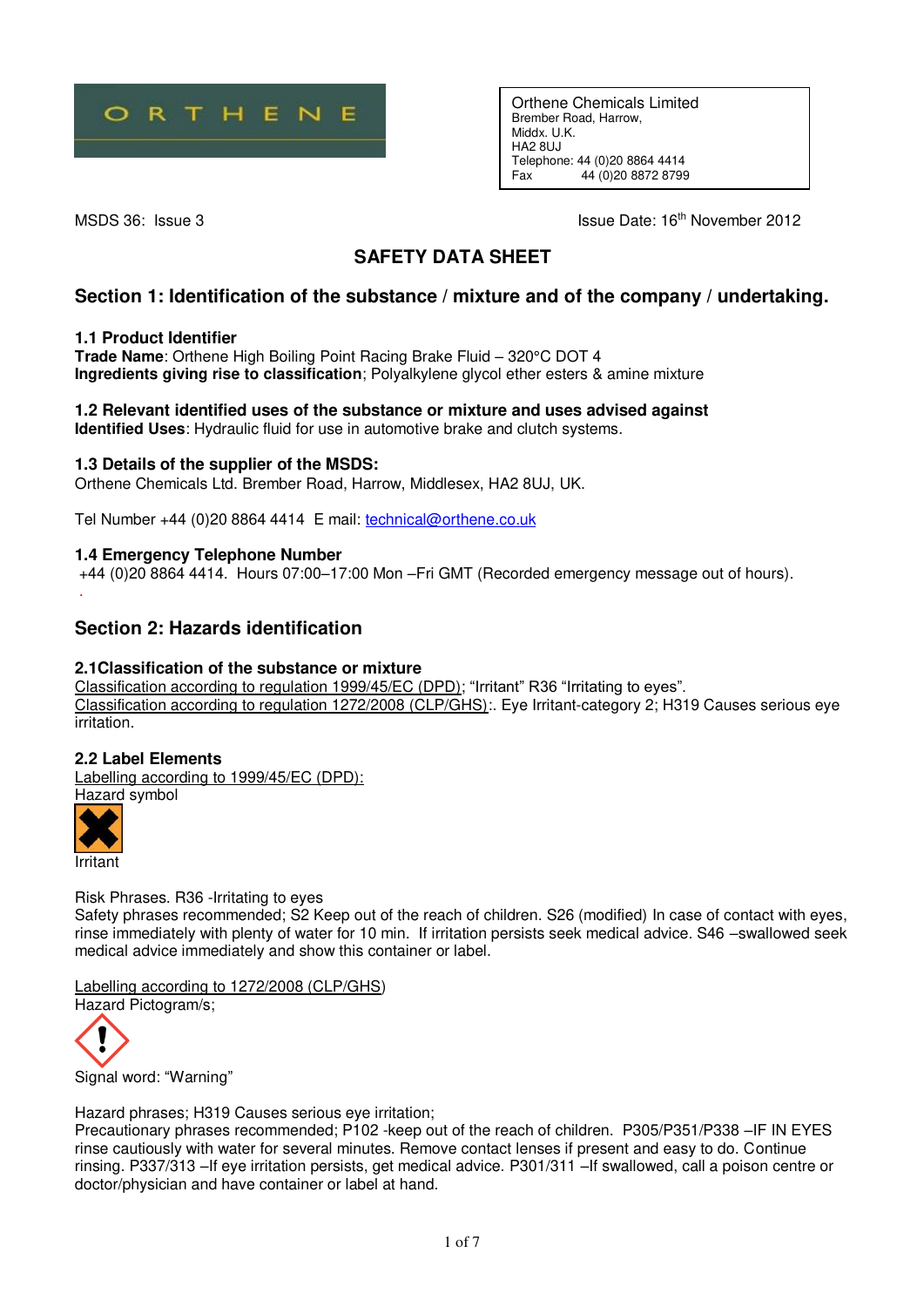## **2.3 Other Hazards**

Product is not classified as flammable or combustible but will burn. Product is not classified as PBT or vPvB according to Annex Xlll.

# **Section 3: Composition/information on ingredients**

### **3.1 Substances**

Not applicable.

### **3.2 Mixtures**

General description**.** Blend of poly glycol ether esters with added corrosion and oxidation inhibitors.

Hazardous Ingredients

| Ingredient    | <b>CAS No.</b> | <b>Registration No.</b> | % w/w   | Classification67/<br>548EEC                      | <b>Classification</b><br>1272 / 2008                                                           |
|---------------|----------------|-------------------------|---------|--------------------------------------------------|------------------------------------------------------------------------------------------------|
| Amine mixture | N/A            | Pre-registered          | $0 - 2$ | R <sub>22</sub><br>R <sub>35</sub><br><b>R50</b> | Acute toxic oral -Class 4: H302<br>Skin Corrosion - Cat 1: H314<br>Aquatic acute class 1; H400 |

See Section 16 for explanation of the classification codes.

# **Section 4: First aid measures**

### **4.1 Description of first aid measures**

General Advice - First Aid responders should pay attention to self-protection and use any recommended protective clothing –see section 8.

Inhalation -remove victim to fresh air –and keep at rest. If recovery is not rapid, seek medical attention. Skin contact-remove contaminated clothing. Wash affected skin with soap and water. If irritation persists seek medical attention.

Eye contact - Flush eye with plenty of water for at least 10 minutes. If irritation persists seek medical attention. Ingestion - Obtain medical advice immediately. If patient is fully conscious, wash out mouth with water and give plenty of water to drink. If medical attention is delayed and an adult has swallowed several ounces, give 90 - 120ml of hard liquor such as 40%v/v spirits. For children give proportionately less at a rate of 2ml / kg bodyweight. Never give anything by mouth to an unconscious person. Induce vomiting only under medical supervision.

### **4.2 Most important symptoms and effects both acute and delayed.**

The most important symptoms and effects are described in sections 2 and 11.

### **4.3 Indication of any immediate medical attention and special treatment needed.**

Medical personnel seeking to administer first aid are referred to the services of the Poisons Information Service, who can advise in such instances. There is no specific antidote and treatment of over exposure should be directed at control of symptoms and the patient's clinical condition

# **Section 5: Fire fighting measures**

### **5.1 Extinguishing Media**

Suitable extinguishing media -Alcohol resistant foam, dry powder, carbon dioxide or water (fog or fine spray). Unsuitable Extinguishing Media - Water jets (although these may be used to cool adjacent containers).

### **5.2 Special hazards arising from the substance or mixture.**

No special risk – combustion products may contain harmful or irritant fumes. Containers may rupture from gas generation if exposed to fire.

### **5.3 Advice for fire fighters**

Eye protection should be worn. Keep containers cool with water spray. In extreme conditions self-contained breathing apparatus and protective suit should be worn.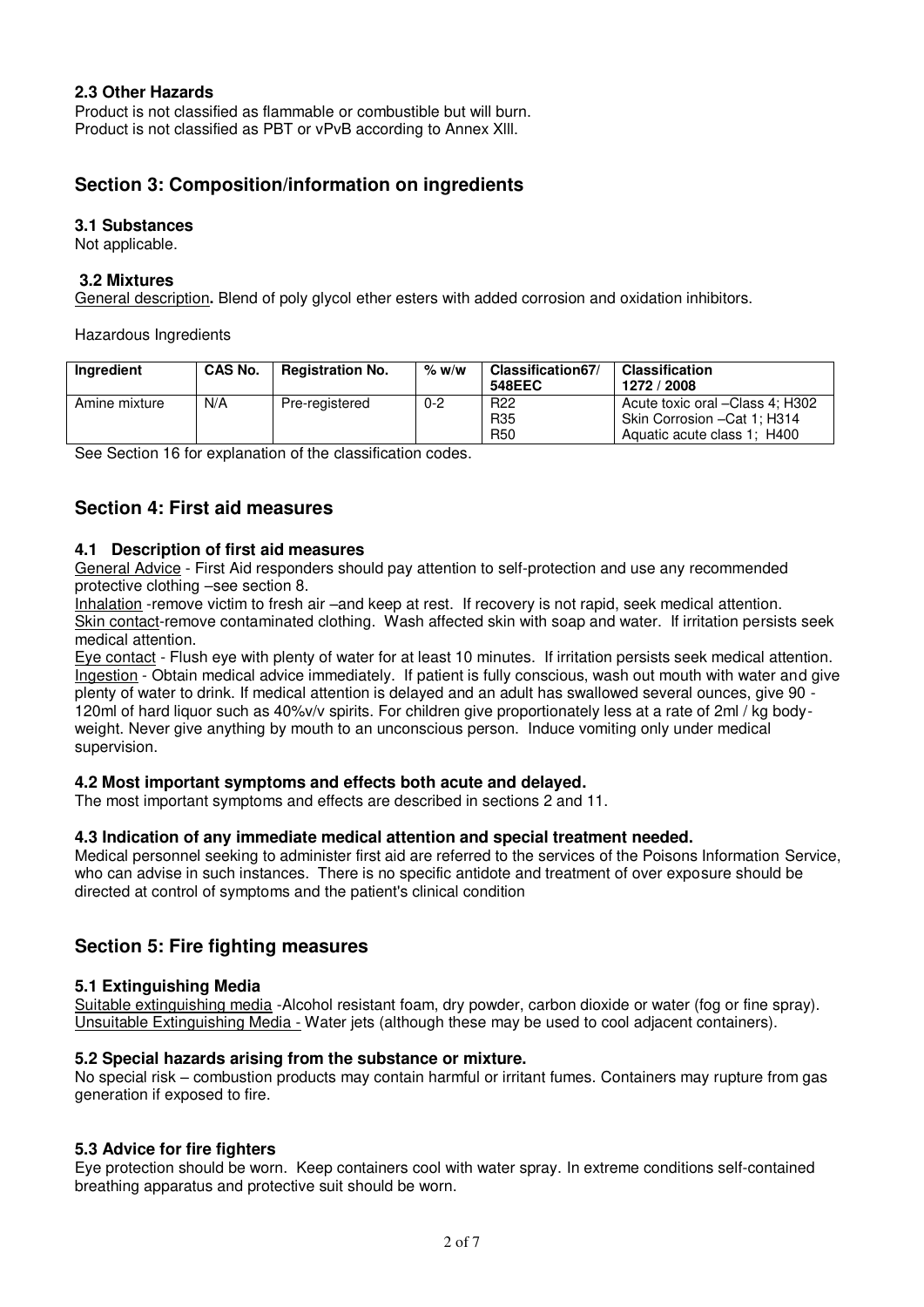# **Section 6: Accidental release measures**

### **6.1 Personal Precautions, protective equipment and emergency procedures.**

Prevent unnecessary personnel entering area of spillage. Avoid contact with eyes, skin, and clothing. When cleaning up large spills, appropriate protective clothing should be worn including eye protection and impervious gloves -see section 8 for details.

### **6.2 Environmental Precautions**

Prevent from entering drains, ditches or rivers. If this happens inform relevant authorities. Prevent gross contamination of soil.

### **6.3 Methods and materials for containment and cleaning up.**

Contain spillage using sand earth or absorbent booms. Small spillages can be absorbed using rags or absorbent granules. Remove all material to a suitable container for subsequent disposal. Label Salvage Container appropriately. Flush contaminated area with plenty of water.

### **6.4 References to other sections**

For personal protection see section 8. For disposal methods see section 13.

# **Section 7: Handling and storage**

### **7.1 Precautions for safe handling**

Avoid any method of handling that generates mists or aerosols. Do not eat, drink or smoke when handling this product. Wash hands thoroughly after use.

### **7.2 Conditions for safe storage including any incompatibilities**

Suitable bulk storage vessels are mild/stainless steel tanks fitted with a dry air breathing system or tight head steel drums. Do not store in lined tanks or drums. Brake fluid absorbs water from the atmosphere - always keep containers tightly closed. Avoid contamination with any other substances and in particular with mineral oils which are incompatible.

### **7.3 Specific end use**

Users are referred to the Specification SAE J1707 "Service Maintenance of Brake Fluids"

# **Section 8: Exposure controls / personal protection**

## **8.1 Control Parameters**

### **8.1.1 Occupational exposure limits**

**Mixture** – No official figures available. Due to the low vapour pressure of the preparation, vapour is not generally a problem at ambient temperature.

### **Individual ingredients**.

 **Country 8 hours 15 min** Aliphatic Amines Latvia Latvia 1 mg/m3

#### **8.1.2 Derived No Effect Levels (DNEL)** Not applicable

# **8.1.3 Predicted No Effect Concentrations (PNEC)**

Not applicable .

### **8.1.4 Recommended monitoring techniques**

Personal air monitoring. An applicable standard is BS EN 14042.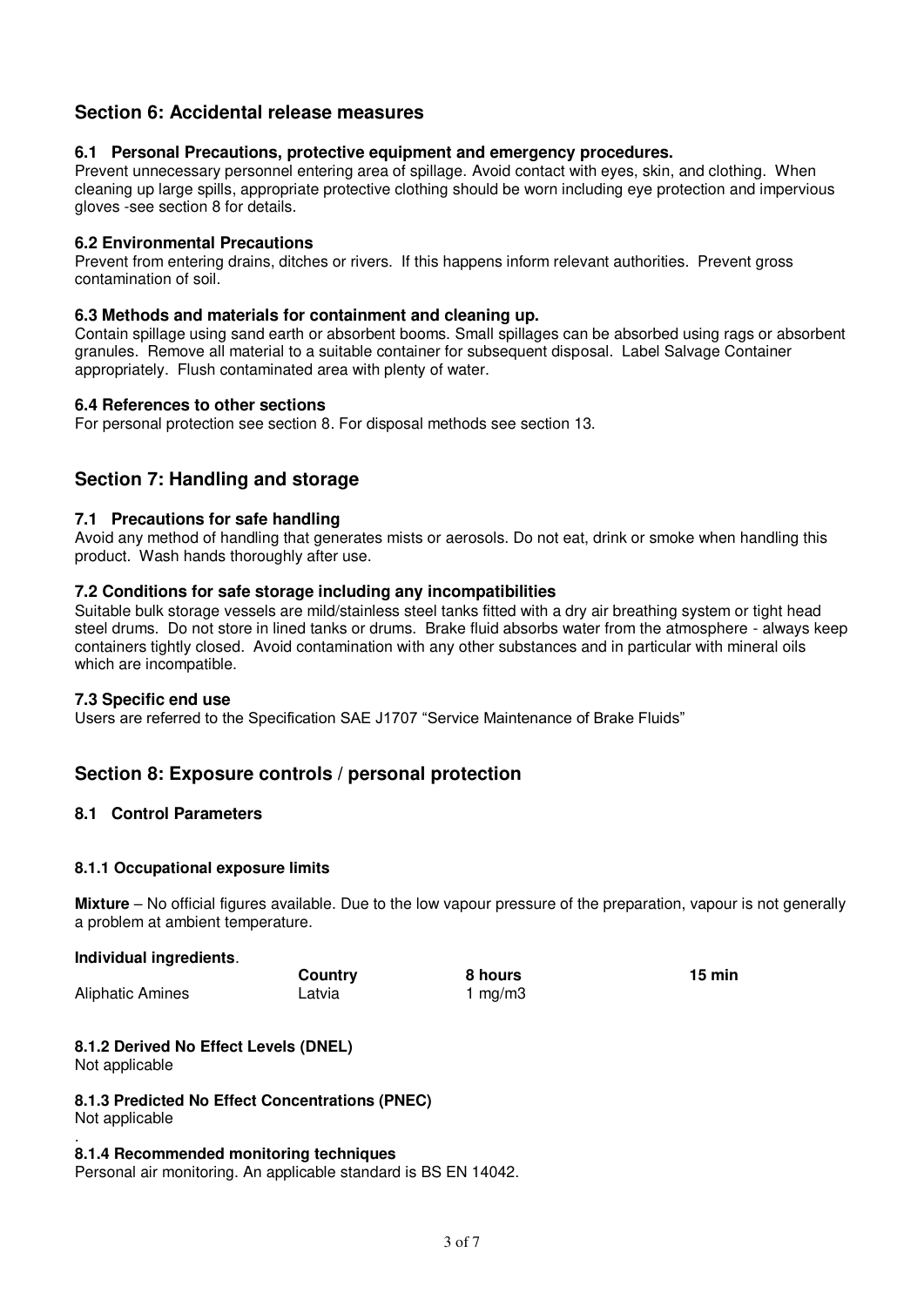# **8.2 Exposure Controls**

### **8.2.1 General**

Employ good industrial hygiene practice as part of a control banding approach.

### **8.2.2 Appropriate engineering controls**

Not necessary under normal conditions. If fluid is being heated or atomised, local exhaust ventilation with filter / scrubber is recommended.

### **8.2.3 Individual protection measures / personal protective equipment.**

**Respiratory Protection –**Not needed under normal conditions. Self contained breathing apparatus or Organic vapour respirators (A-P2) may be used where product is being heated or atomised and engineering control measures are not practical.

**Hand Protection -**Wear chemically resistant impervious gloves (EN 374) to avoid prolonged or repeated contact. Butyl rubber, Natural rubber, Nitrile rubber and PVC are suitable materials. Because of great variety of types of gloves see manufacturer's figures for breakthrough times. In the case of prolonged contact a glove with a protection class of 6 (breakthrough time of >480 min) is recommended.

**Eye Protection -**Wear close-fitting goggles (EN 166) or face shield where there is a risk of splashing (acrylic or PVC preferred to polycarbonate which may be attacked by brake fluid). Eye baths should be provided at locations where accidental exposure may occur.

**Skin Protection -**Where significant exposure is possible wear impervious body covering. It is recommended that showers are provided at locations where accidental exposure may occur.

**Test method** 

### **8.2.4 Environmental Exposure Controls**

No special measures required.

# **Section 9: Physical and chemical properties**

### **9.1 Information on basic physical and chemical properties**

| Appearance                              | Clear liquid - colourless to amber (although<br>some brake fluids may be dyed). | Visual.          |
|-----------------------------------------|---------------------------------------------------------------------------------|------------------|
| Odour                                   | Bland                                                                           | N/A              |
| Odour threshold                         | N/A -very low odour                                                             |                  |
| рH                                      | 7.0 to 8.0                                                                      | SAE J 1703       |
| Melting point                           | $<$ -50 ° C.                                                                    | SAE J 1703       |
| Boiling point                           | $>300$ °.C.                                                                     | SAE J 1703       |
| Flash point                             | $>100$ °C.                                                                      | IP 35            |
| Flammability limits in air.             | Not established (non-volatile)                                                  |                  |
| Auto ignition temp.                     | $>300^{\circ}$ C.                                                               | ASTM D 286       |
| <b>Decomposition Temperature</b>        | $>300^{\circ}$ C                                                                |                  |
| <b>Evaporation Rate</b>                 | Negligible                                                                      |                  |
| Density @ 20°C                          | $1.060 - 1.090$ g/ml                                                            | <b>DIN 51757</b> |
| Solubility                              | In water: miscible in any ratio<br>In ethanol: miscible in any ratio            |                  |
| Partition Coefficient (n-Octanol/Water) | < 2.0 (all main ingredients)                                                    | OECD 117         |
| Viscosity @ 20°C                        | Approx. 5-10 cSt                                                                | ASTM D 445       |
| Vapour pressure 20°C                    | $<$ 2 milibars                                                                  | Reid             |
| <b>Vapour Density</b>                   | Not established as non-volatile                                                 |                  |
| <b>Explosive properties</b>             | Not explosive.                                                                  |                  |
| <b>Oxidising Properties</b>             | Not oxidising                                                                   |                  |
|                                         |                                                                                 |                  |

### **9.2 Other information**

No other relevant data

# **Section 10: Stability and reactivity**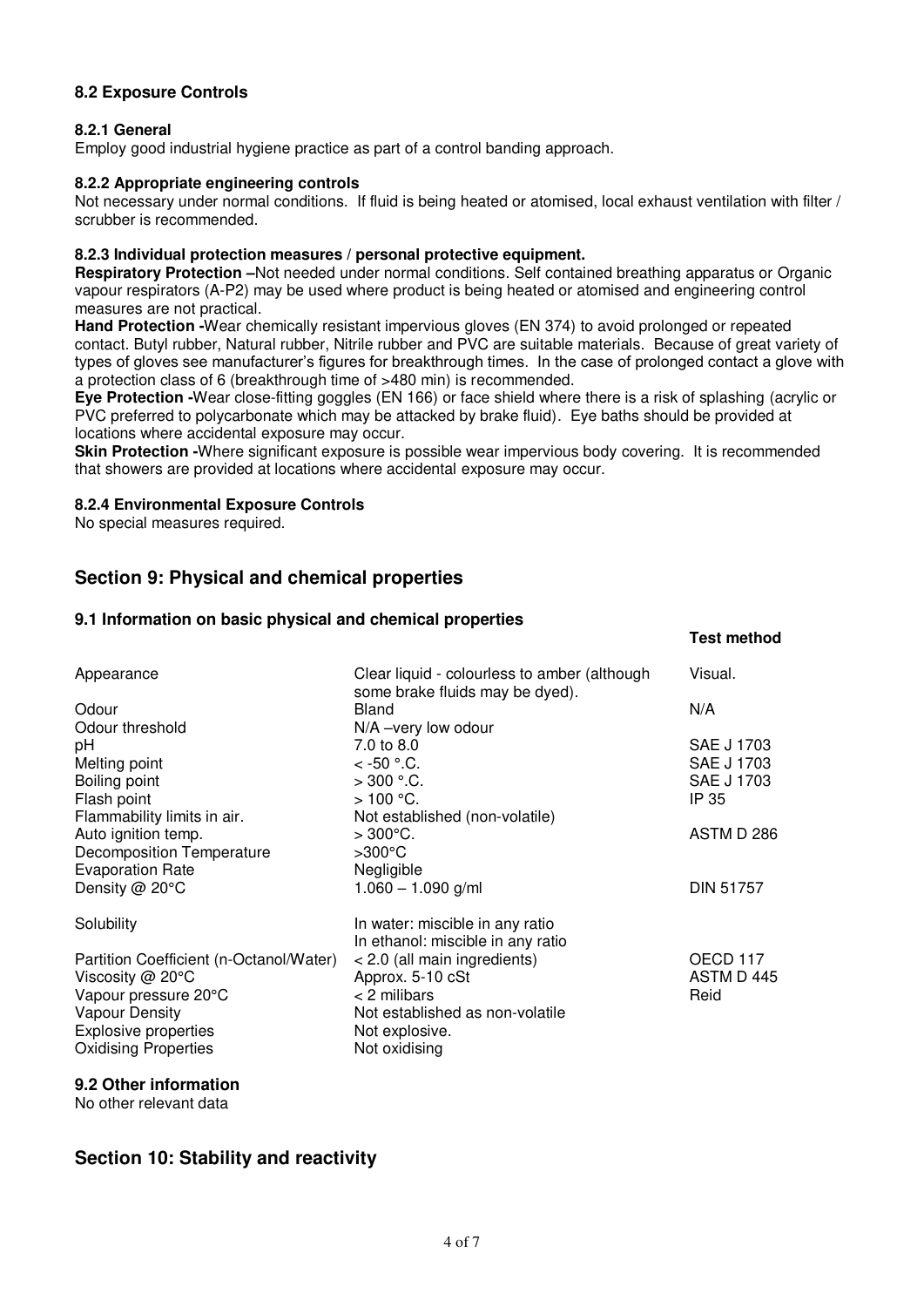# **10.1 Reactivity**

No hazardous reactions if stored and handled as indicated**.** 

### **10.2 Chemical Stability**

Product is stable under normal conditions.

### **10.3 Possibility of hazardous reactions.**

Glycol Ethers can form peroxides on storage Glycol ethers can react with light metals with the evolution of hydrogen.

### **10.4 Conditions to Avoid**

Do not distil to dryness without testing for peroxide formation.

### **10.5 Incompatible Materials**

Strong oxidising agents. For user safety, brake fluid should never be contaminated with any other substance.

### **10.6 Hazardous Decomposition Products**

None known.

### **Section 11: Toxicological information** (comments may be based on analogy with similar products).

### **11.1 Information on toxicological effects**

### **11.1.1 Acute Toxicity**

**Ingestion -**Product is of low acute oral toxicity – LD50 (oral) Rat = > 5000 mg/kg. (Sparse experience indicates lethal dose in man could be less). However, if any significant amount is ingested, there is a risk of renal damage which in extreme cases could lead to kidney failure, coma or death. Other symptoms of overexposure include Central Nervous System effects, abdominal discomfort, metabolic acidosis, headache and nausea. **Inhalation** -Unlikely to be hazardous by inhalation at ambient temperatures due to low vapour pressure. If product is inhaled at elevated temperatures or as an aerosol it may irritate respiratory tract and may cause systemic effects similar to ingestion (see above).

**Aspiration** –No aspiration hazard expected.

**Dermal -** Acute percutaneous toxicity is low LD50 (sk) Rabbit = > 3000 mg/kg. Massive contact with damaged skin could result in the absorption of harmful amounts.

### **11.1.2 Irritation**

**Eye Contact** Causes serious eye irritation. (Test Method OECD 405).

**Skin Contact** Based on available data the classification criteria are not met (Test Method OECD 404).

Repeated contact may de-fat the skin and cause dermatitis.

### **11.1.3 Corrosivity**

Based on available data the classification criteria are not met.

### **11.1.4 Sensitisation**

Based on available data the classification criteria are not met.

### **11.1.5 Repeated dose toxicity**

There are no reports of long term adverse affects in man

### **11.1.6 Carcinogenicity**

Not known to be carcinogenic.

### **11.1.7 Mutagenicity**

Not known to be mutagenic

### **11.1.8 Toxicity for reproduction**

Major ingredients have not been shown to cause significant fertility or development problems at levels which are not themselves toxic to the animal concerned.

# **Section 12: Ecological information**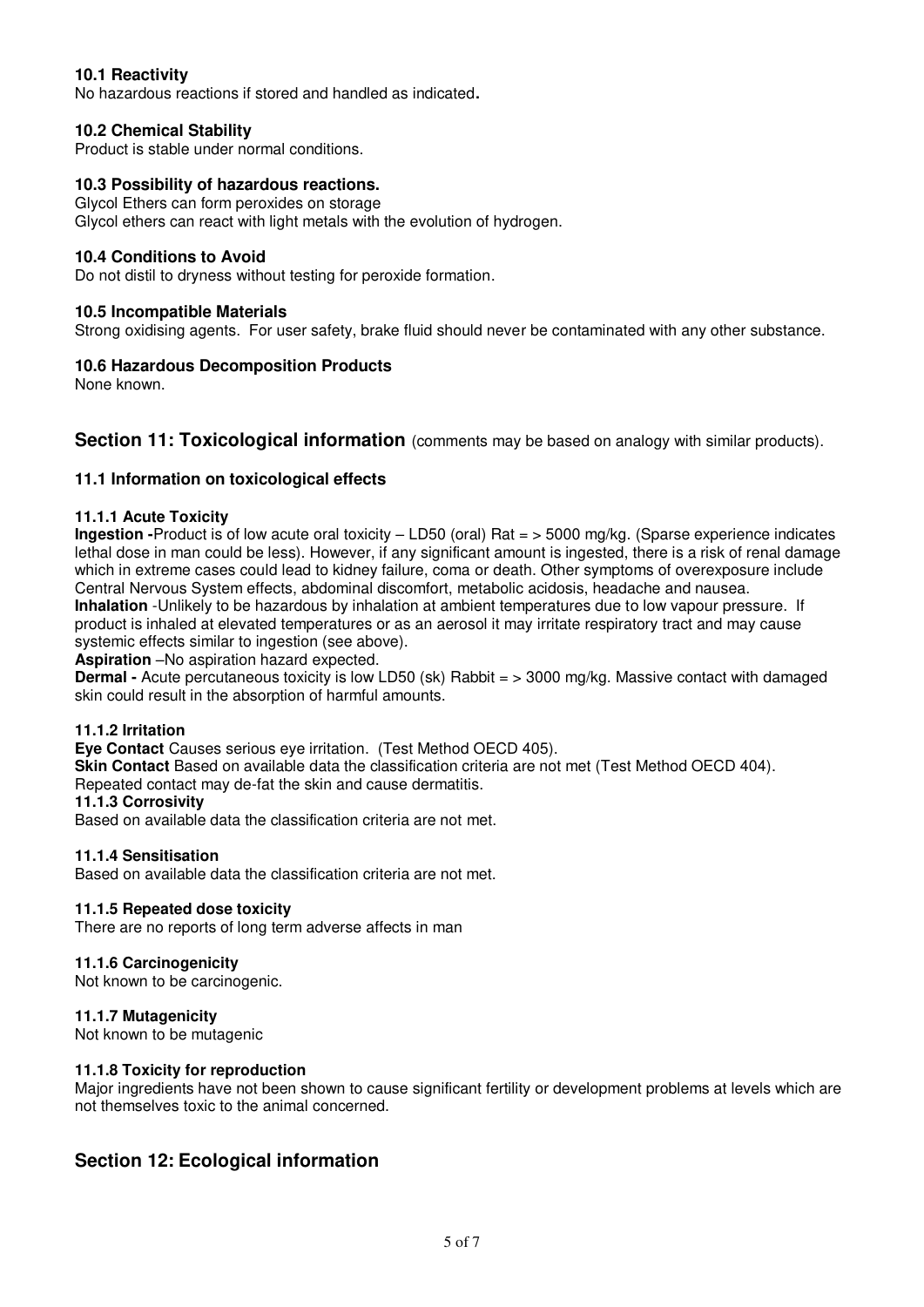# **12.1 Toxicity**

Product is of low acute ecotoxicity.<br>Fish 96h LC50 = >

 $LC50 = 100$  mg/l (Oncorhynchus Mykiss) Daphnia 48h EC50 = Not Determined but expected to be virtually non toxic.<br>Algae 72h EC50 = Not Determined but expected to be virtually non toxic. Algae 72h EC50 = Not Determined but expected to be virtually non toxic.

# **12.2 Persistence and Degradability**

Product is inherently biodegradable and is expected to be readily biodegradable based on ingredients.

OECD 302B (Zahn Wellans/EMPA) = 100% elimination at 21 days.

If admitted into adapted biological water treatment plants, no adverse effects on the degrading action of the live sludge are expected.

### **12.3 Bioaccumulative Potential**

Not expected to bio accumulate. Log POW for all main ingredients  $=$  < 2.0

### **12.4 Mobility in soil**

Soluble in water and will partition to aqueous phase. Volatilisation from water to air not expected. Mobile in soil until degraded.

### **12.5 Results of PBT and vPvB assessment.**

Product is considered to be neither "persistent, bio-accumulating and toxic" nor "very persistent and very bioaccumulating" according to Annex Xlll of Regulation EC 1907/2006.

### **12.6 Other adverse effects.**

Not relevant

# **Section 13: Disposal considerations**

### **13.1 Waste treatment methods**

Dispose of in accordance with local and national regulations. In the E.U. used brake fluids are classified as Hazardous Waste. EWC number: 16.01.13.

Controlled incineration or recycling is recommended. Do not dispose of to landfill or drains. It is recommended that contaminated packaging is either incinerated or cleaned and sent for recycling.

# **Section 14: Transport information**

| 14.1 UN No. / Class                                                | None                             |
|--------------------------------------------------------------------|----------------------------------|
| 14.2 UN Proper shipping name                                       | N/A                              |
| 14.3 Transport hazard classes<br><b>Land Transport</b>             |                                  |
| ADR<br><b>RID</b>                                                  | Not classified<br>Not classified |
| <b>Sea Transport</b><br><b>IMO/IMDG</b><br><b>Marine Pollutant</b> | Not classified<br>No             |
| <b>Air Transport</b><br><b>IATA/IACO</b>                           | Not classified                   |
| <b>Inland waterways</b><br>ADN                                     | Not classified                   |
| 14.4 Packing Group                                                 | N/A                              |
| 14.5 Environmental Hazards                                         | Not environmentally hazardous    |
| 14.6 Special precautions for user                                  | None relevant                    |